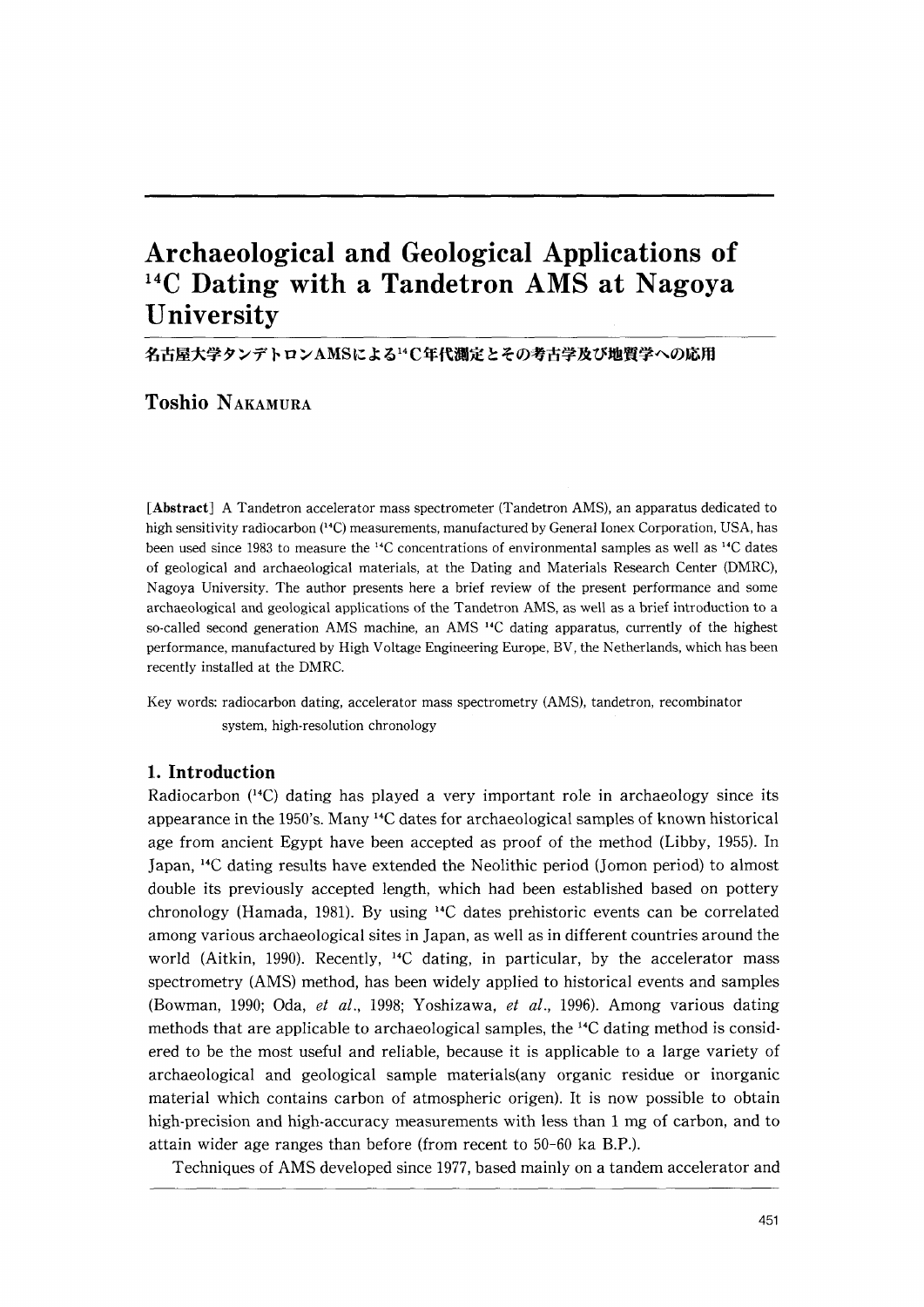associated apparatus used to analyze charge state, energy, mass number, and atomic number of accelerated ions, have enabled us to measure extremely-low abundance nuclides (isotope ratio of  $10^{-12}$  to  $10^{-16}$  relative to its stable isotope), such as <sup>10</sup>Be (half life:  $1.5 \times 10^6$  yr), <sup>14</sup>C (5,730 yr), <sup>26</sup>Al (7.1×10<sup>5</sup> yr), <sup>36</sup>Cl (3.0×10<sup>5</sup> yr), <sup>41</sup>Ca (1.0×10<sup>5</sup> yr), <sup>129</sup>I  $(1.57\times10^7 \text{ yr})$ , etc., in natural samples. Among such nuclides, <sup>14</sup>C is the most useful for age determination in archaeology, mainly because carbon is contained in many archaeo・ logical remains. The least amount of carbon necessary for the AMS <sup>14</sup>C measurement has been reduced to about O.1 mg and the oldest date measurable has been extended to about 50,000-60,000 yr. B.P., compared to a few grams and about 35,000 yr. B.P., respectively, for beta・counting measurements of 14C.

The Tandetron AMS has been in use since 1983 to measure  $^{14}C$  concentrations of environmental samples as well as  $^{14}C$  dates of geological and archaeological materials at the Dating and Materials Research Center(DMRC), NagoyaUniversity(Nakamura, et al., 1985; Nakamura, 1995). The author presents here a brief review of the present performance, as well as some archaeological applications of the Tandetron AMS. In addition, characteristics and performance of a new Tandetron AMS system, which has been installed at the DMRC(Nakamura,1998), are described briefly.

### 2.Performance and applications of the Tandetron AMS

Present performance of the Tandetron AMS is summarized as follows. By using a graphitized target (Kitagawa *et al.*, 1993), the least amount of carbon necessary for a <sup>14</sup>C measurement is about 0.1 mg. However, 1 to 1.5 mg of carbon is routinely used, for ease of sample handling and for reducing the eggect of carbon contamination from external materials. The oldest measurable age was more than 50,000 yr. B.P. until 1990 (Nakamura et al., 1992a, 1992b; Sawada et al., 1992; Nakamura et al., 1997a; Kawakami et  $al., 1992$ ; Sago *et al.*, 1992). However, the measurable age is presently limited to less than around  $40,000$  to 50,000 yrs. B.P., as the result of a gradual increase in <sup>14</sup>C background following the installation of a 28-sample loading system in the ion source in 1990. Fig. 1shows the measurement error distribution for routine runs. The figure indicates that the measurement errors are  $\pm 60$  to  $\pm 80$  years for samples younger than 10,000 yr. B.P, after 2 to 3 hours measurement. The error gets larger for samples older than 20,000 yr. B.P.

 The number of samples measured per year and the total number of samples analyzed up to present are shown in Fig.2. Over the last five years, about 700-800 samples have been consistently dated annually, and a total of 7,540 samples from various research fields were measured from the installation of the machine to the end of March 1998. Although the Tandetron AMS has been intensively utilized, the number of samples analyzed annually is rather limited when compared to the number of samples submitted to the AMS facility of the DMRC by many users from various research fields. This is mainly due to low negative current intensity from the ion source (a HICONEX-844 ion source, modified for loading up to 18 targets at a time), as well as rather low throughput of the total system. Thus a new AMS system was installed at the DMRC to overcome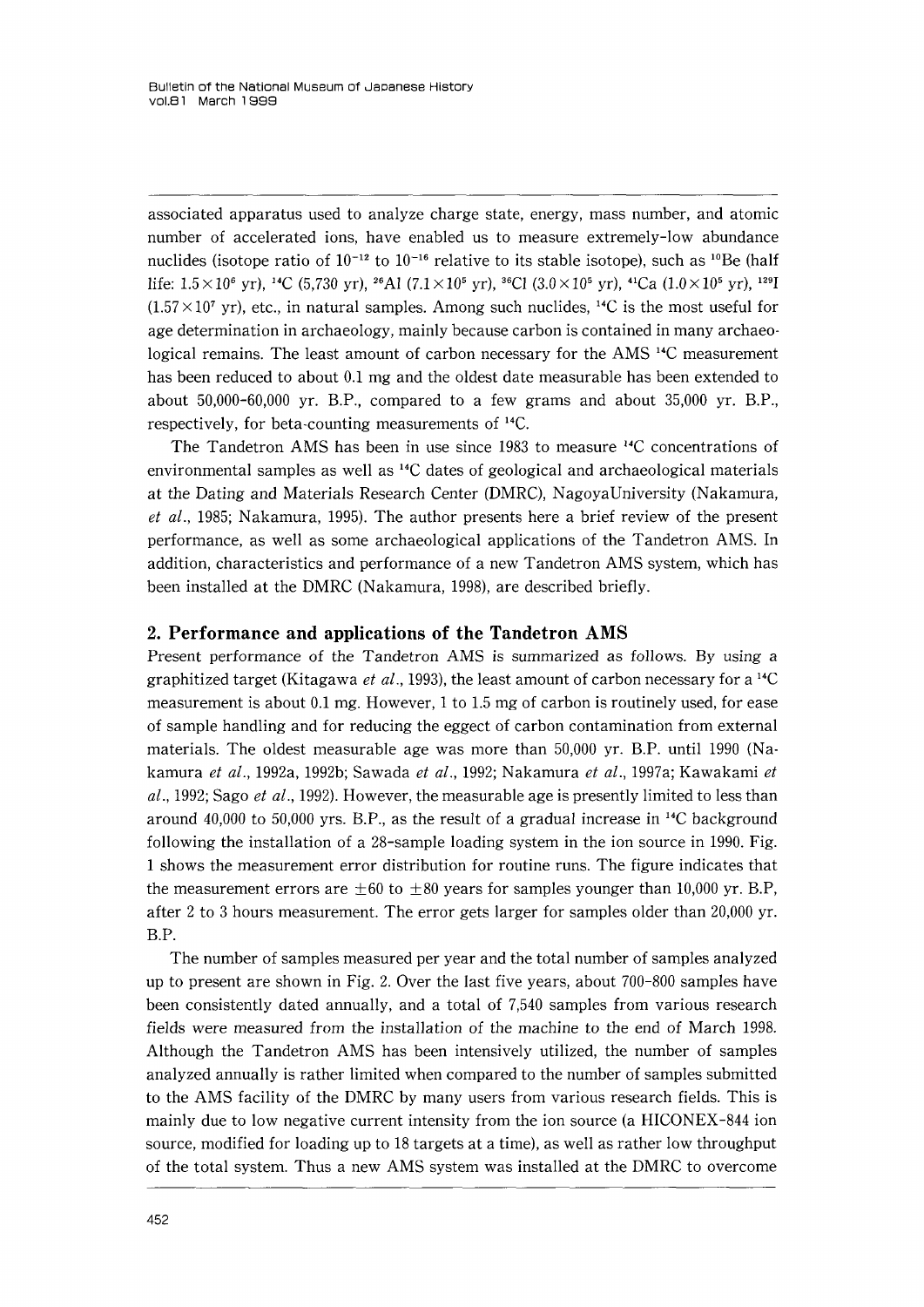Archaeological and Geological Applications of <sup>14</sup>C Dating with a Tandetron AMS at Nagoya University<br>NAKAMURA, T. NAKAMURA, T.



Fig.3 Six main research fields studied by using <sup>14</sup>C dates measured with the Tandetron AMS at Nagoya University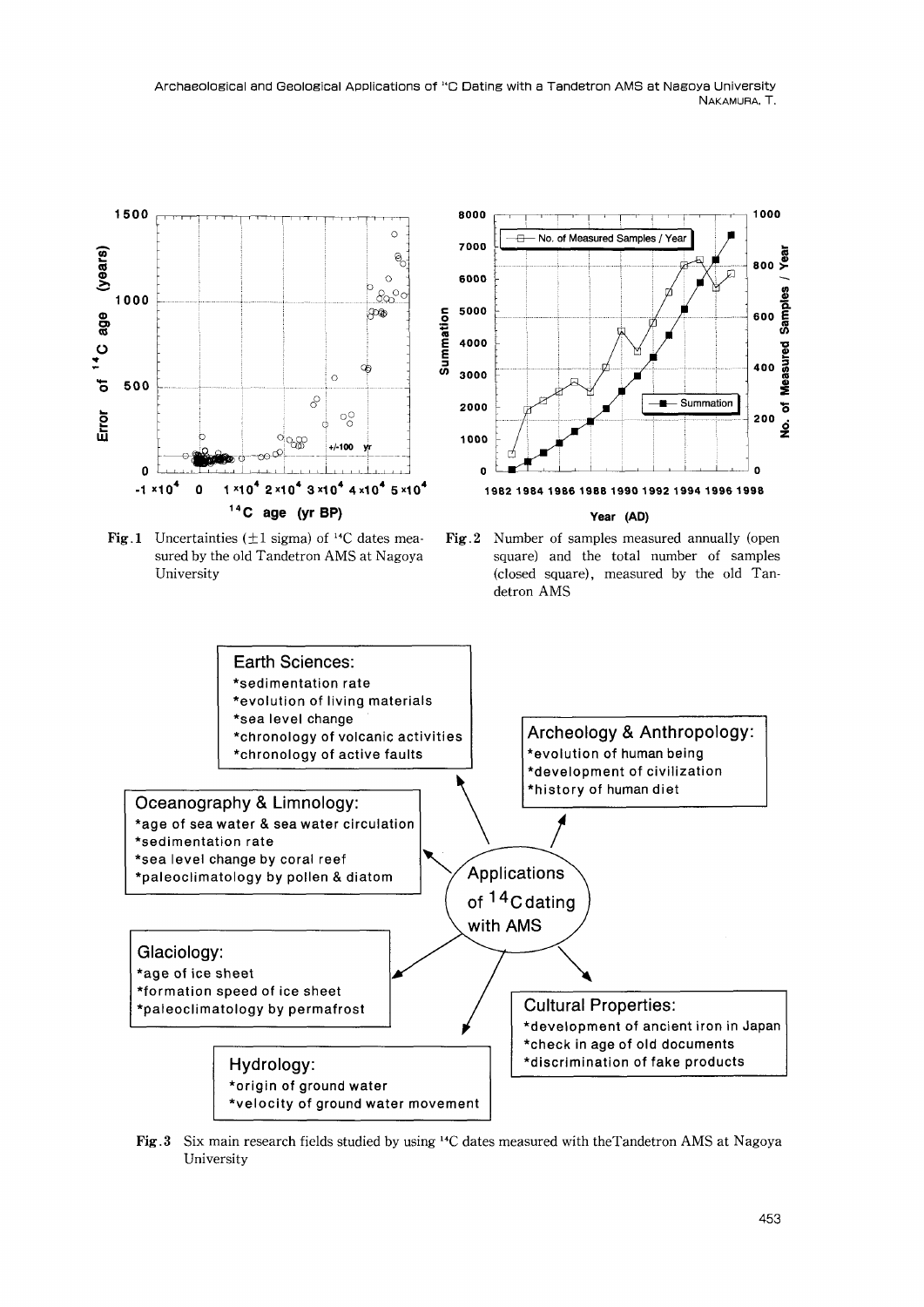this limitation, which is now being tuned up for 14C measurements.

# 3. Some applications of  $^{14}C$  dating with the old AMS machine

AMS 14C dating at the DMRC has been applied to many archaeological and geological samples. Fig.3 shows six research fields in which AMS 14C dating is intensively used. Some results of interesting applications are described below.

# (1) Dating of foraminifera fossil samples from ocean sediments

To demonstrate the reliability of the 14C dates mea・ sured using the Tandetron AMS, <sup>14</sup>C dates of planktonic foraminifera samples collected from ocean sediments are shown against the sediment depth in Fig.4. A piston-core sample of ocean sedi ments, KT89-18, p4, was collected from the 2,800 m deep ocean floor of the Nankai truogh, off Shikoku Island, Japan(Fig.5). Several hundred pieces of for minifera shell fossil of ca. 400  $\mu$ m in diameter, composed mainly of CaCO<sub>3</sub>, were collected by handpicking under a microscope, and treated with phosphoric acid to obtain  $CO<sub>2</sub>$ , which was finally changed to graphite to be used in the ion source of the Tan detron (Murayama et al., 1993). Fig. 4 shows good consistency between the 14C ages and sample hori・ zons, i.e., foraminifera collected from deeper sedi ment layers give systematically older ages. From the surface to the 8-meter layer, the  $^{14}C$  age increases monotonically from 0 yr. B.P. to ca. 35,000 yr. B.P. Layers of tephra erupted from Kyushu Island vol canoes accumulated and were well preserved on the ocean floor. The 14C ages of these tephras, already determined by using terrestrial samples as 6,300 yr. B. P. for the Kikai-Akahoya (K-Ah) tephra and 25,000 yr. B.P. for the Aira-Tanzawa  $(AT)$  tephra, are consistent with the corresponding ages of the layers estimated from 14C ages measured for foraminifera samples (Murayama et al., 1993). This shows that the treatment of small size foraminifera was not affected



14C age(yr BP)

Fig.4 <sup>14</sup>C dates of planktonic foraminifera samples co11ected from ocean sediments plotted against the sediment depth

One signa errors are within the circle. The ocean sediment core, KT89-18, p4,was col・ lected from the 2,800 m deep ocean floor of the Nankai trough, off Shikoku Island, Japan. The arrows indicate the horizons at which the K-Ah and AT tephras with eruption age of 6,300yr. B.P. and 25,000 yr. B.P. were detected



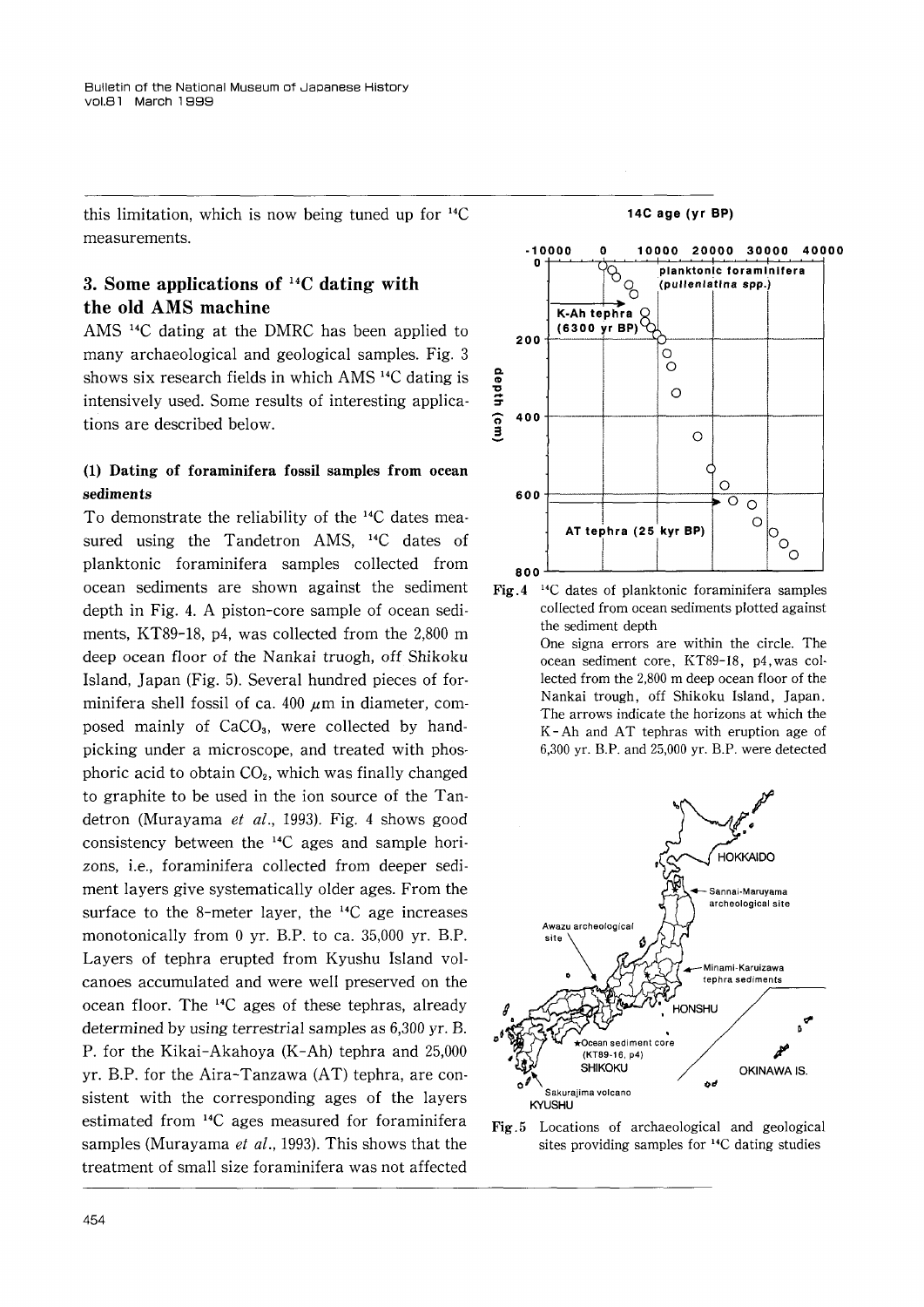much by modern carbon contamination, and that an acceptable accuracy of 14C measure. ments was attained with the Tandetron.

### (2)Eruption history of the Aira Caldera

AMS 14C dating was used to establish a detailed eruption history of the Aira Caldera, located in the northernmost part of Kagoshima Bay, southern Kyushu, Japan(Fig.5). In total,60 samples, collected from paleosol sediments immediately below and above the tephra layers, and charcoal remains from within the tephra layers, were 14C dated. The results are given in Fig.6. The sample 14C dates are consistent with stratigraphic relations among them. Based on the 14C dates, a well・constrained eruptive history of the Sakurajima volcano was established, from its formation by the huge Aira eruption of ca. 25,000 yr. B.P. until the historical An-ei eruption of AD 1779 (Okuno et al., 1997). In this study, it became clear that 14C dates of a paleosol sample collected just below a tephra layer can provide an age that is very close to the eruption age of the tephra(Okuno, 1997).

### (3)14C ages of peat layers intercalated by tephra deposits at Minami Karuizawa

Several tens of tephras erupted from the Asama・yama volcano, located in Nagano Prefecture, central Japan, have accumulated in the Minarni・Karuizawa lacustrine sedi ments, located in the Saku Basin, Nagano Prefecture(Fig.5). The lacustrine sediments are made not only of tephra but also peat layers containing a lot of buried trees and plant residues. Thus, charcoa1, tree trunk and peat samples that were clearly related to the tephras could be  $^{14}C$  dated using the Tandetron AMS. Fig. 7 shows the  $^{14}C$  ages of peat layers and the tephra horizons from ca.20,000 yr. B.P. to 11,000 yr. B.P. The 14C dates of plant samples increase almost monotonically as their horizons become deeper. However, some older dates are somewhat discrepant with one another (Nakamura et  $al.$ , 1997b). Thus, buried trees and plant remains from the same peat layers should be carefully examined to see whether they give 14C ages which are consistent with each other. In addition, the present discrepancy of the  $\frac{14}{3}$  dates suggests that stratigraphy of these sediments should be re-examined carefully.

# $(4)$ <sup>14</sup>C dates of wood, mammalian bone and shell fossils from a shell mound at the Awazu submarine site

The Awazu submarine archaeological site,2-3 meters below the water surface, is located in the southern basin of Lake Biwa, near where the Seta River flows out from the lake, in Shiga Prefecture, Central Japan. A shell mound was excavated during the 1990-1991 survey of the site. Seven sets of wood, animal bone, and shell fossil samples, collected from each of the seven layers of the shell mound, were dated using the AMS <sup>14</sup>C method (Nakamura et al., 1997c). The results are shown in Fig. 8.

 The 14C dates for each of the three kinds of samples did not show big differences between the seven layers, as shown in Fig.8. This tendency is consistent with the archaeological estimation that the shell mound was formed within about 100 years,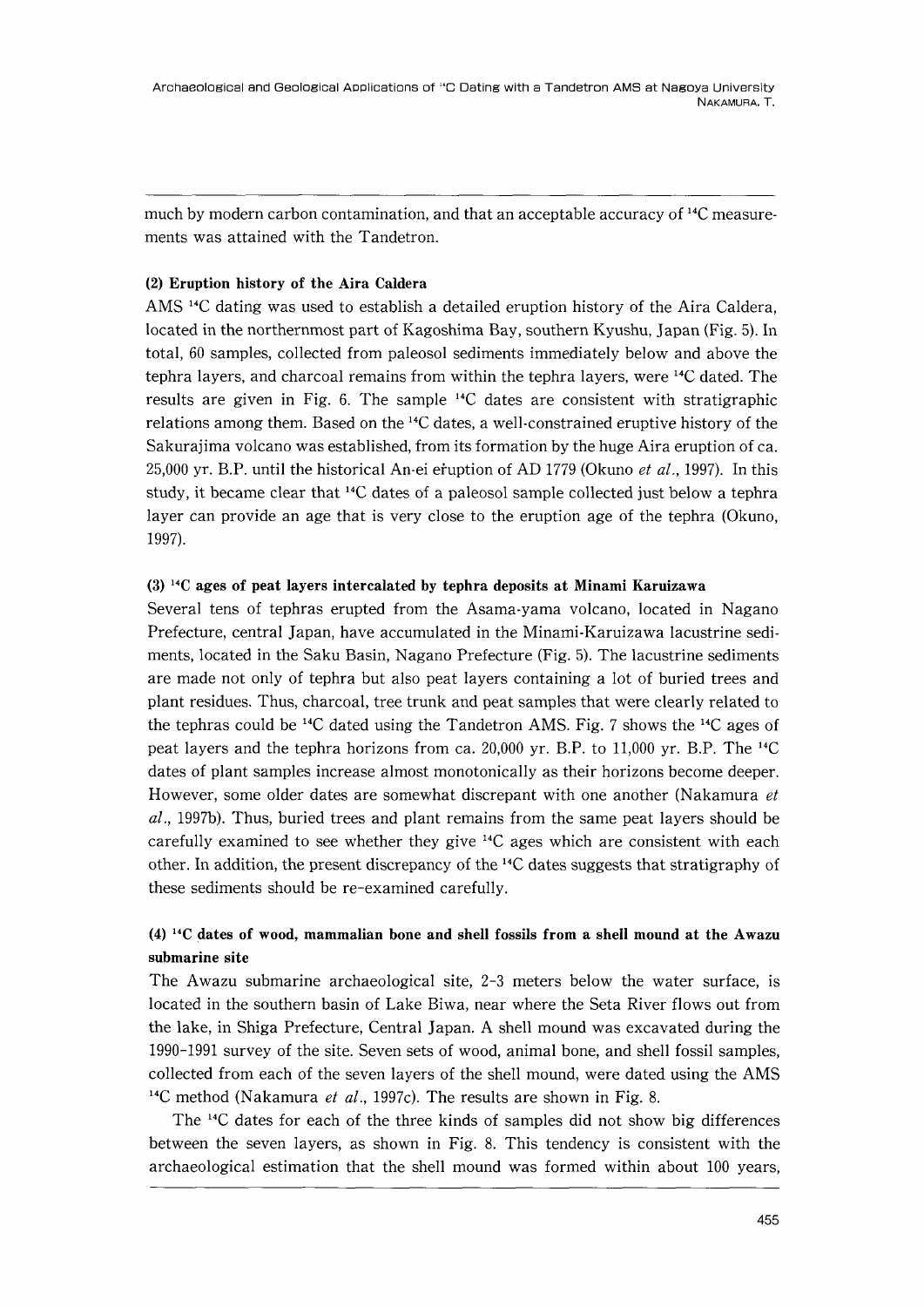

Fig.6 <sup>14</sup>C dates for samples collected from paleosol sediments immediately below and above the tephra layers, and for charcoal remains in the tephra layers erupted from the Aira Caldera, Kagoshima Bay, southern Kyushu. Closed circles, open and closed squares indicate

charcoal samples found in the tephra layers, and samples collected from paleosol sediments immediately below and above the tephra Iayers, respectively. Arrows indicate the horizons of the tephra layers.



Fig.7  $14$ C dates for charcoal, tree trunk and peat samples collected from the Minami-Karuizawa Iacustrine sediments in the Saku Basin, Nagano Prefecture.

> Open and closed squares indicate wood or plant residue samples collected from peat sediments immediately below and above the tephra layers, respectively. Arrows indicate the horizons of the tephra layers.



Fig.8  $^{14}$ C dates for seven sets of wood, animal bone, and shell fossil samples collected from each of the seven layers (from II down to IX layers) of the shell mound at the Awazu submarine archaeological site in Lake Biwa, Shiga Prefecture.

> Open circles, closed and open squares indicate shell carbonate, wood and bone fossil samples, respective- ly.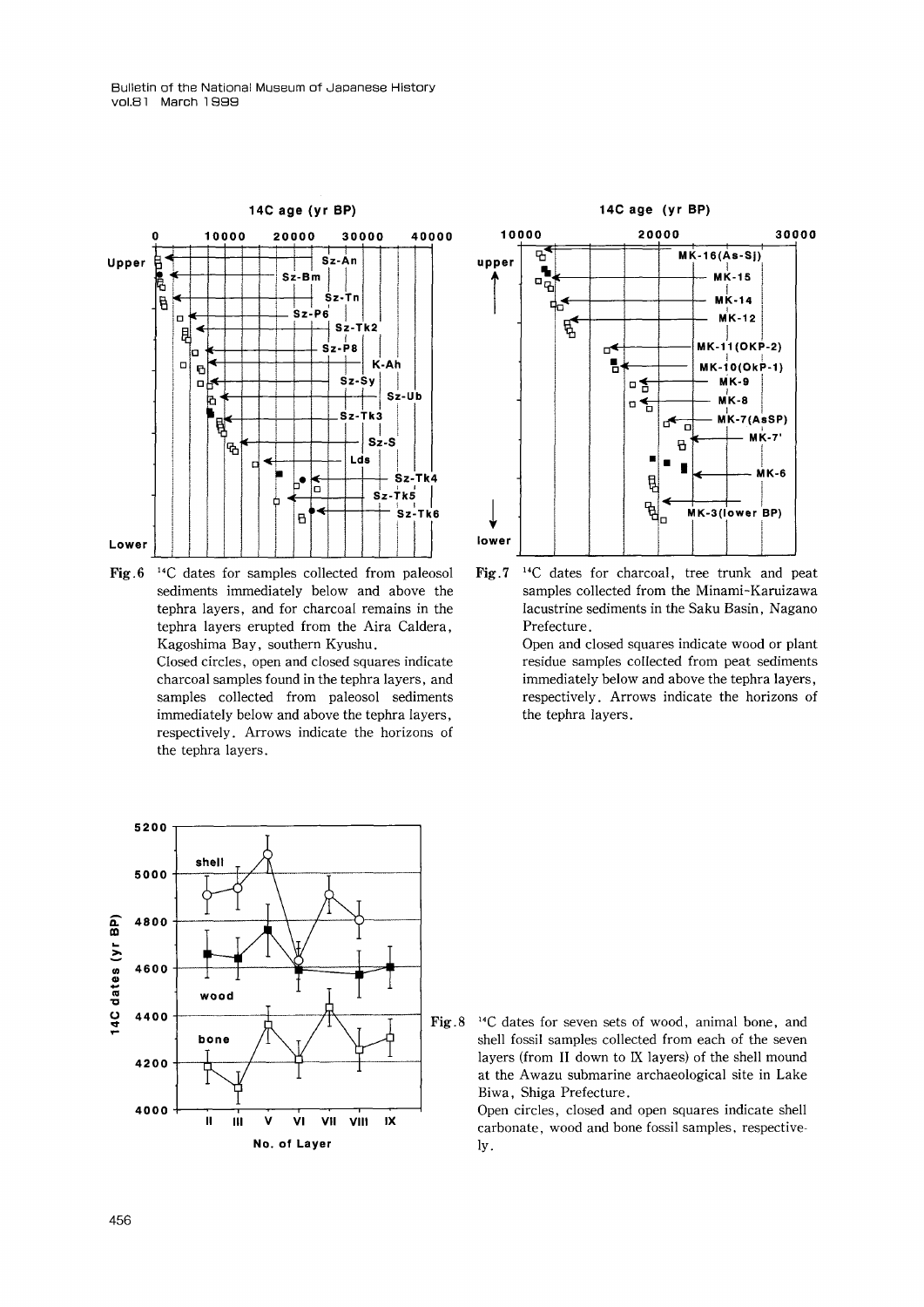because fragments of the Funamoto-I type pottery, which correspond to an early stage of the middle Jomon, were predominant in every layer of this shell mound. However,  $^{14}C$ dates were systematically different between the three types of samples: shell fossil samples showed the oldest dates from 4,800-5,080 yr. B.P., except for a very young date  $(4,630\pm80 \text{ yr}$ . B.P.) for the layer VI; wood samples provided the middle dates (4,570-4,760) yr. B.P.); while bone fragment samples provided the youngest ones  $(4,090-4,430 \text{ yr}$ . B.P.).

The reasons for the differences in  $^{14}C$  dates among the three kinds of samples collected from the same horizons are not clarified yet. Shell carbonate originates from dissolved inorganic carbon in the lake water, which carbon was derived partly from the dissociation of old organic materials in the lake sediment, possibly including dead carbon from limestone rock surrounding Lake Biwa (Nakamura et al., 1998a). Thus the shell carbonate samples can be older than the formation age of the shell mound. In addition, younger 14C dates for collagen separated from bone samples indicate that younger carbon may have contaminated the bone samples when they were in the sediment, and may not have been removed completely during chemical preparation of collagen. Thus, amino acids, that were more essential to bones, have been extracted to provide 14C dates for these bone samples(Minami and Nakamura,1998). The amino acid fractions of the bone samples collected from the Awazu shell mound tend to show older  $14^{\circ}$  C ages than the corresponding collagen, which are almost consistent with the  $14^{\circ}$  ages of wood materials from the same layers.

### $(5)$ <sup>14</sup>C dates of charcoal samples from the Sannai Maruyama site

The Sannai-Maruyama site, located in Aomori Prefecture, the northernmost on Honshu Island, is a huge ancient residential site used by humans from the middle to the end of the middle Jomon period. From around the No.6 Iron Tower, located in the north-west part of the site, a lot of animal and plant remains were collected, along with many fragments of Jomon pottery. These potsherds were estimated typologically to belong to an Ento-Kaso type that is peculiar to the early Jomon period. The sediments at the No. 61ron Tower were divided into 61ayers, as shown in Fig.9, and the lowest horizon, No. VI, was subdivided further into two layers, VI-a and VI-b, according to difference in the facies and their remains(Fig.9). Five charcoal samples collected from each of VI-a and VI-b layers were <sup>14</sup>C dated with the Tandetron AMS (Nakamura *et al.*, 1998b). The results are shown in Fig.10.14C dates are consistent within errors for both layers, though the dates for VI-a and VI-b give about 200 to 300 years difference. One <sup>14</sup>C age for the VI-a layer is clearly older by about 500 years than the other 4 dates. This could be due to contamination from the lower horizon, VI-b. It would be very interesting to investigate whether any typological difference can be found in the pottery from layers  $VI$ -a and  $VI$ -b, which gave a <sup>14</sup>C age difference of about 250 years.

# 4. Expected performance of the 2nd generation Tandetron AMS

Recently, we have added a second-generation Tandetron AMS(a Mode14130-AMS, radiocarbon dating system)manufactured by High Voltage Engineering Europe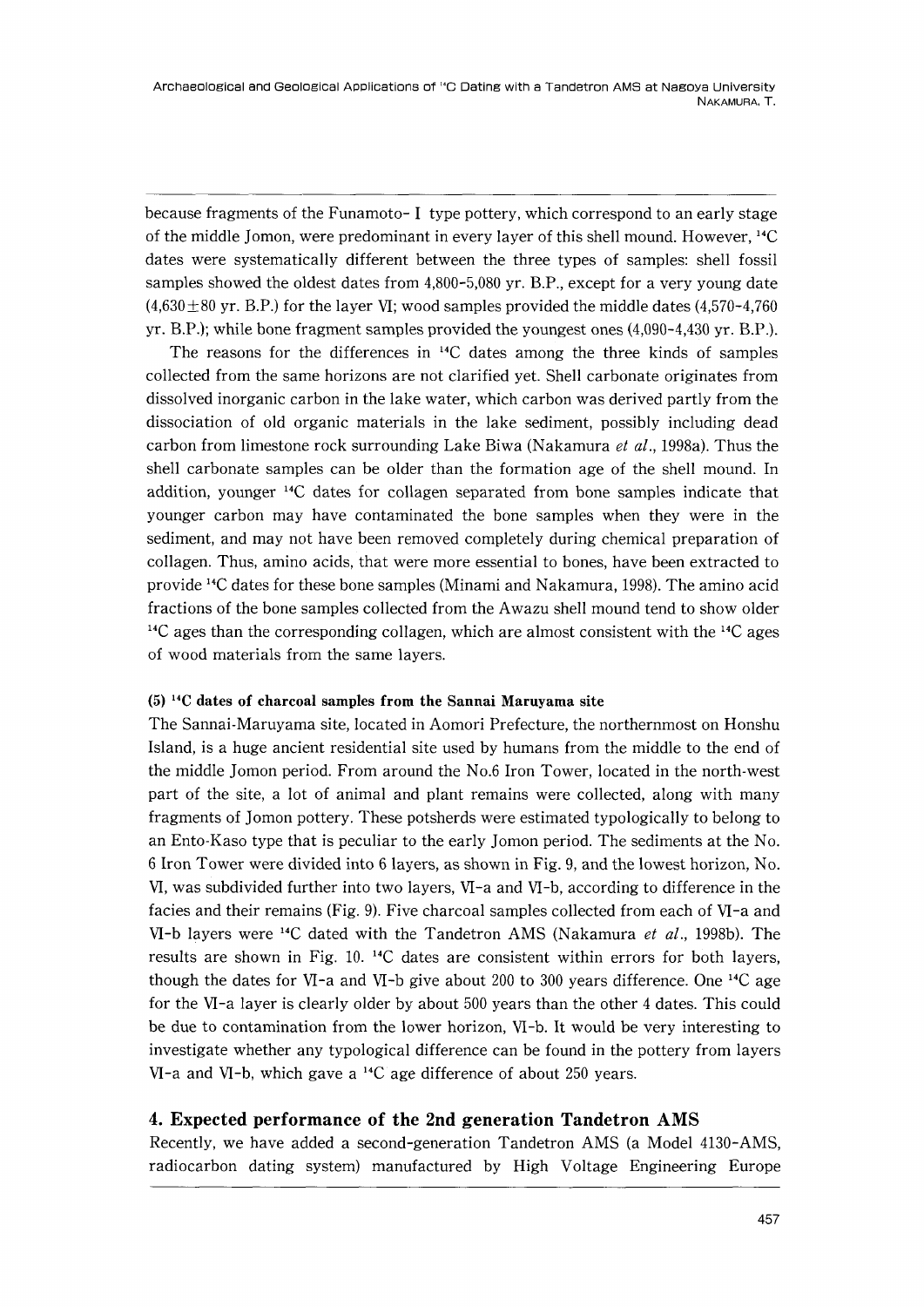

Fig.9 Representative columnar section of nine layers from I to VI-b excavated near No. 6 Iron Tower of the Sannai-Maruyama site, Aomori Prefecture.

(HVEE), BV, the Netherlands. Two similar HVEE AMS systems have been installed suc cessfully at the University of Groningen, the Netherlands (Mous et al., 1994), and at the University of Christian-Albrechts, Kiel, Ger many (Nadeau et al., 1997). They have already proved excellent performers in carbon-isotope・ ratio measurements for graphite targets prepared from carbonaceous materials, giving a reproducibility in <sup>13</sup>C/<sup>12</sup>C ratio of  $\pm$ 0.1%; statistical uncertainties and reproducibility in <sup>14</sup>C/<sup>12</sup>C ratio of  $\pm 0.15$ -0.22% and  $\pm 0.3\%$ , respectively. These results imply that the error in <sup>14</sup>C ages could be reduced to about  $\pm 25$ years.

 The main improvements of the 2nd generation Tandetron, compared with the old Tandetron, are summarized in Table 1. They



Fig.  $10^{-14}$ C dates for five charcoal samples collected from each of VI-a and VI-b layers excavated near No. 6 Iron Tower of the Sannai-Maruyama site, Aomori Prefec・ ture. Open and closed circles indicate charcoal sam・ ples collected from VI-a and VI-b layers, respectively.

are:  $(1)$  a high intensity cesium sputter ion source is provided with the new system, so that the 14C counting rate is almost one order higher than that for the old system. In addition, since up to 59 targets can be loaded at a time and can be measured automati cally, measurements are conducted more efficiently. (2) carbon isotopes  ${}^{12}C^-$ ,  ${}^{13}C^-$  and  $14^1$ <sup>-14</sup>C<sup>-</sup> are injected into a tandem accelerator simultaneously, by using a recombinator system, which archives high accuracy measurements of the carbon isotope ratio.  $(3)$  the terminal voltage of the tandem accelerator is 2.5 MV, which gives the maximum yield when producing  $C^{3+}$  from  $C^-$  in the charge exchange process in the accelerator. In addition, a slit feedback system with a position sensitive Faraday cup to monitor the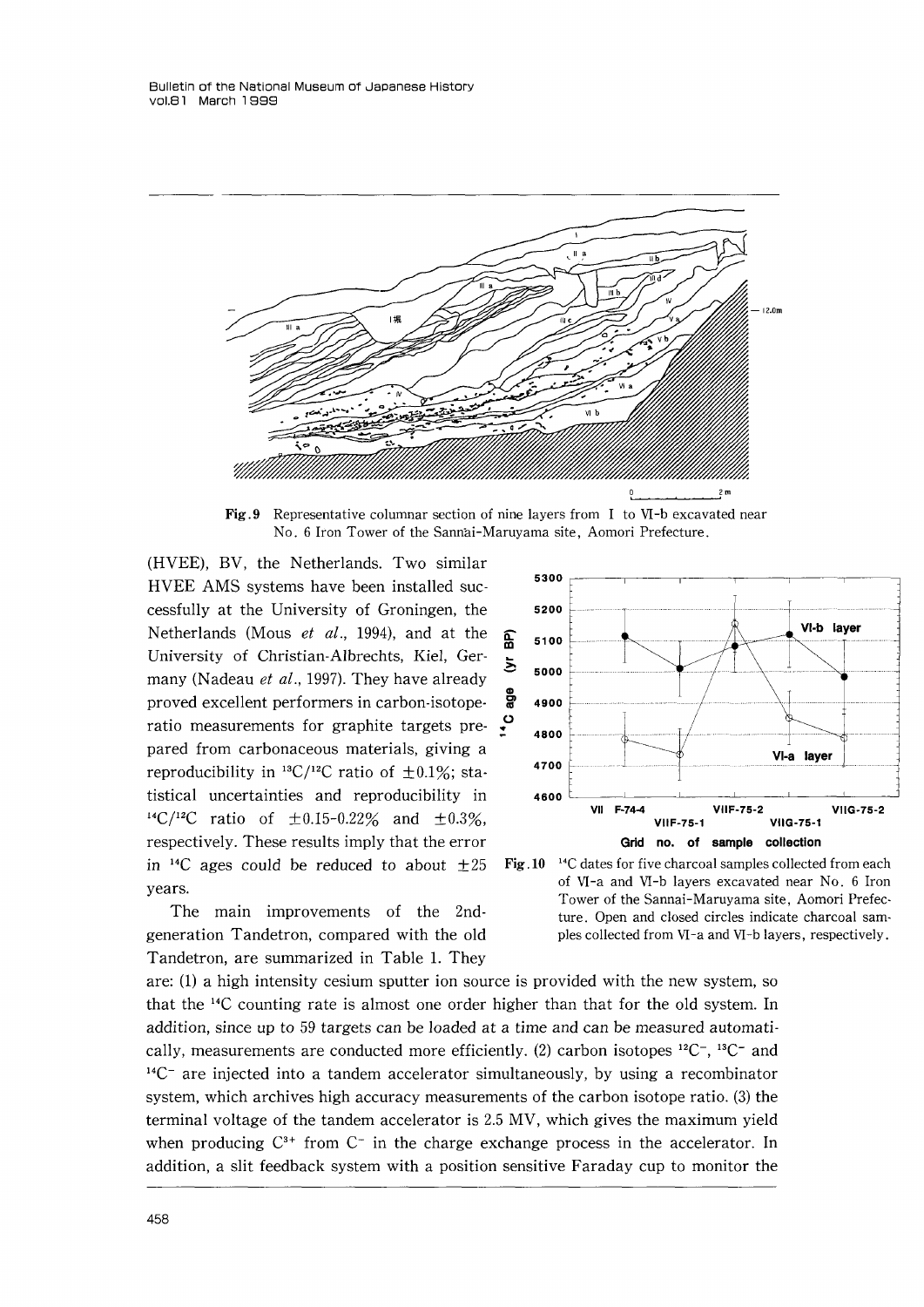Archaeological and Geological Applications of 14G Dating with a Tandetron AMS at Nagoya Unlversity NAKAMURA, T.



### 1. High intensity ion source:

\*HICONEX 488 ion source ⇒ HVEE ion source

★C ion intensity is 10times more⇒higher counting rate,

⇒ShOrter CoUnting time

★upto 59 targets can be loaded⇒more efficient measurement

2. Recombinator, a simultaneous three carbon isotopes injection system:

\*simultaneous injection of  ${}^{12}C$ ,  ${}^{13}C$ ,  ${}^{14}C$ 

⇒highly stable isotpe ratio measurement

\*simultaneous measurment of <sup>12</sup>C.<sup>13</sup>C.<sup>14</sup>C

 $\Rightarrow$  correction of isotope fractionation induced by machine ⇒high accuracy measurement of the isotope ratio

#### 3. Therminal voltage of accelerator:

\*2.5 MV  $\Rightarrow$  optimum for yielding highest intensity of  $C^{3+}$  from  $C$ ,  $\Rightarrow$  higher detection efficiency & higher counting rate

#### 4. Heavy ion detector:

\*  $\triangle$  E-Eresidual measurement  $\Rightarrow$  <sup>14</sup>C background reduction,

 $\Rightarrow$  clear  $^{14}$ C identification

### 5.Computer control

 ★optical link⇒protect damages of computer system from high voltage sparks ★automatic measurement⇒reduce the operators duty, ⇒more efficient measurement

### 6.Overall performancgs

\*measurement error: ★measurement capacity: 700-800samples/yr⇒3000 samples/yr  $±60-±80$  yr BP $\Rightarrow$   $±20-±30$  yr BP

energy of acclelrated <sup>13</sup>C<sup>3+</sup> ions stabilizes the terminal voltage at a level of  $\Delta V/V \approx 6 \times$  $10^{-4}$  (Mous et al., 1994), which furnishes highly stable isotope-ratio measurements. (4) to separtate  $^{14}C^{+3}$  ions from various background ions, a heavy ion detector (an ionization detector) measures the total kinetic energy of incoming ions,  $E_{total}$ , as well as the residual kinetic energy after energy loss depending on their atomic numbers,  $E_{residual}$ , by passing them through a gas absorber(isobutane gas column of 10 mbar pressure and 10 cm long). Provided that the background ions are rejected efficiently,  $^{14}C$  ages as old as  $60,000$  yr. B.P. will be measurable with this system. (5) a computer control system is provided with the AMS instrument which automates the carbon-isotope-ratio measure・ ment for multiple samples. This provides us a high-throughput measurement.

As a result of these improvements, the improvements in 14C measurements with the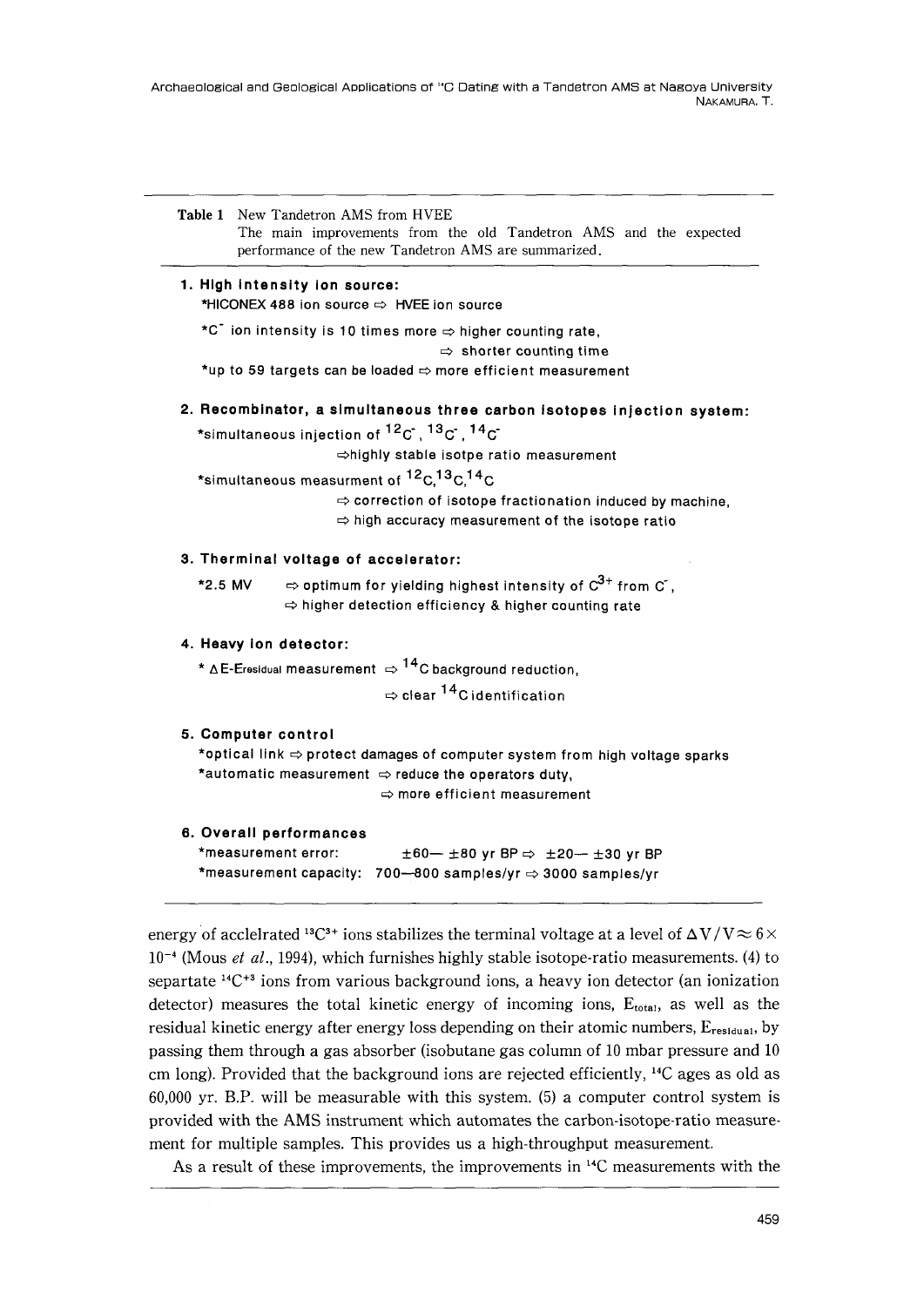new Tandetron are: (1) the measurement error on the <sup>14</sup>C age may be as small as  $\pm 25$ years, with a measurement time of a few tens of minutes for a carbon sample of about l mg;  $(2)$  a fully-automatic measurement can be routinely performed;  $(3)$  more than 3,000 samples can be measured annually.

 The new system will be used efficiently and speedily for 14C dating of various kinds of carbonaceous sarnples, submitted by domestic researchers as well as by those outside of the university, if graphite targets are provided to us, which have been prepared by the researchers themselves.

#### Acknowledgments

The author would like to thank Prof. M. Adachi, the director of the DMRC, for his continuous support of the AMS group. He also thanks all the members of the AMS group of the DMRC, all the users, as well as technical staff of the Equipment Developing Facility of School of Science, Nagoya University, for their kind support during improve ments to the AMS dating system. He thanks Dr. Brian Chisholm of the University of British Columbia, Canada, for his careful reading of the manuscript.

#### References

Aitken, M. J. 1990. Science-based dating in archeology, Longman, pp.274.

Hamada, T.1981. Dating of archeological remains-radiocarbon dating and dendrochronology-. Ten chemical analytical methods for archaeology, University of Tokyo Press, UP-218:69-90(in Japanese}.

Kawakami, S., Kanaori, Y., Arakawa, T. and Nakamura, T.. 1992. Accelerator mass-spectrometric radiocarbon ages of wood materials from the Late Pleistocene Takigawa Lacustrine Sediments-Data on the volcanic history of the Ontake Volcano, Central Japan-. Volcano,37(5):265-268(in Japanese).

Kitagawa, H., Masuzawa, T., Nakamura, T. and Matsumoto, E. 1993. A batch preparation method of graphite targets with Iow background for AMS 14C measurements. Radiocarbon,35(2):295-300.

Libby, W.F.1955. Radiocarbon dating. Chicago University Press, pp.175.

Minami, M. and Nakamura, T. 1998. (submitted to the Quaternary Res. in Japan) (in Japanese with English abstract)

- Mous, DJ.W., Gottdang, A. and van der Plicht, J.1994. Status of the first HVEE 14C AMS in Groningen. Nucl. Instrum. and Methods, B92:12-15.
- Murayama, M., Matsumoto, E., Nakamura, T., Okamura, M., Yasuda, H. and Taira, A. 1993. Re-examination of the eruption age of Aira-Tn Ash (AT) obtained from a piston core off Shikoku-determined by AMS <sup>14</sup>C dating of planktonic foraminifera-. J, Geo1. Soc. Japan,99(10):787-798(in Japanese with English abstract).
- Nadeau, M. J., Schleicher, M., Grootes, P. M., Erlenkeuser, H., Gottdang, A., Mous, D.J.W., Sarnthein, J.M. and Willkomm, H.1997.The Leibniz-Labor AMS facility at the Christian-Albrechts University, Kie1, Germany. Nucl. Instrum. and Methods, B123:22-30.

Nakamura, T.1995. An investigation of high・precision and high・accuracy l4C dating using accelerator mass spectrometry. Quaternary Research(Tokyo),34(3):171-183(in Japanese with English abstract),

Nakamura, T.1998. AMS measurement of cosmogenic radioisotopes and its application to age determination of young geological samples. Mem. Geol. Soc. Japan,49:121-136(in Japanese with English abstract).

- Nakamura, T., Nakai, N., Sakase, T., Kimura, M., Ohishi, S., Taniguchi, M. and Yoshioka, S,1985. Direct detection or radiocarbon using accelerator techniques and its application to age measurements. Jpn. J. Appl. Phys. 24: 1716-1723.
- Nakamura, T., Fujii, T., Shikano, K. and Field work group of Kiso Valley Quaternary.1992a. Radiocarbon ages by accelerator mass spectrometry of the buried wood trunks from Kisogawa Volcanic Mudflow Deposits at Yaotsu-cho, Gifu Prefecture. Quaternary Res.(Tokyo),31(1):29-36(in Japanese with English abstract).
- Nakamura, T., Oka, S. and Sakamoto, T.1992b. Radiocarbon ages of charred wood from Tokyo pumice flow deposit measured with a Tandetron accelerator mass spectrometer. Jour. Geol, Soc. Japan.,98(9):905-908(in Japanese with English abstract).

Bowman, S」990. Radiocarbon dating-interpreting the past-. British Museum Publications, pp.64.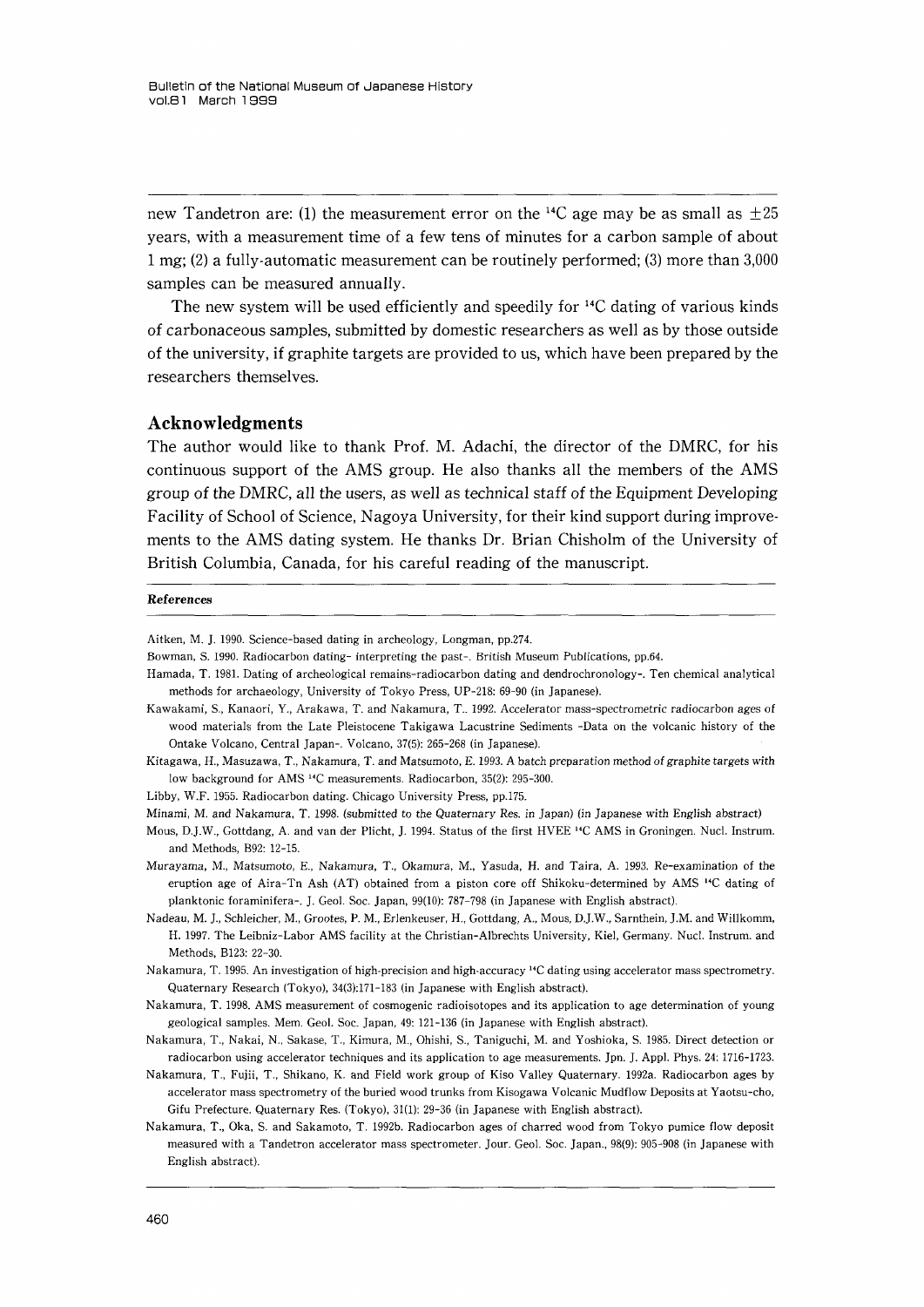Archaeological and Geological Applications of <sup>1</sup>℃ Dating with a Tandetron AMS at Nagoya University NAKAMURA, T.

Nakamura, T, Shikano, K. and Sakamoto, T.1994. Earth Science,48(5):497-502.(in Japanese with English abstract) Nakamura, T., Okamura, M., Shimazaki, K., Nakata, T., Chida, N., Suzuki, Y., Okuno, M. and Ikeda, A.1997a. AMS 14C chronological study of holocene activities in active faults in Japan., Nucl. Instrum. and Methods, B123: 464-469.

Nakamura, T., Tsuji. S., Takemoto, H. and Ikeda, A. 1997b. <sup>14</sup>C age measurements with accelerator mass spectrometry of Asama tephra stratigraphic samples around Minami-Karuizawa, the Latest Pleistocene, Nagano Prefecture, central Japan. Jour. Geol. Soc. Japan, 103(10): 900-903 (in Japanese with English abstract).

Nakamura, T., Ohta, T., Iba,1., Minami, M. and Ikeda, A,1997c. AMS radiocarbon dates of wood, mammalian bone and shell fossils collected from the same horizons of a shell mound excavated at Awazu submarine archeological site, Shiga prefecture. Summaries of Res. using AMS at Nagoya Univ., VIII: 237-246.

Nakamura, T., Kojima, S., Ohta, T., Oda, H., Ikeda, A., Okuno, M., Yokota, K., Mizutani, Y. and Kretschmer, W.1998a, Isotoplc analysis and cycling of dissolved inorganic carbon at Lake Biwa, central Japan. Radiocarbon,40(2}:933-944.

Nakamura, T., Tsuji, S. and Noshiro, S. 1998b. AMS<sup>14</sup>C ages of Charcoal samples collected from VIa and VIb layers at the No.6 Iron Tower area of the Sannai-Maruyama site, Aomori prefecture. Summaries of the Sannai-Maruyama archeological site, Educational Board of the Aomori prefecture (in press) (in Japanese).

Oda, H., Nakamura, T. and Furukawa, M. 1998.<sup>14</sup>C dating ancient Japanese documents. Radiocarbon, 40 (2): 701-705.

Okuno, M.1997. Accelerator mass spectrometric radiocarbon chronology during the last 30ρ00 years of the Aira caldera, southern Kyushu, Japan. Ph. D thesis for Graduate School of Human Informatics, Nagoya University, pp.70.

Okuno, M., Nakamura, T., Moriwaki, H. and Kobayashi, T,1997. AMS radiocarbon dating of the Sakurajima tephra group, Southern Kyushu, Japan. Nucl. Instrum. and Methods, B 123: 470-474.

Sago, T., Ueno, G., Nakamura, T, Ikeda, A. and Sakamoto, T.1992. Radiocarbon dates by accelerator mass spectrometry of wood charcoal from the Ontake Volcanic Deposits distributed along the Nigorigo-gawa, Osaka-cho, Gifu prefec・ ture. Bull.Nagoya Univ. Furukawa Museum, 8: 17-26 (in Japanese with English abstract).

Sawada, K., Arita, Y., Nakamura, T., Akiyama, M., Kamei, T, and Nakai, N,1992.14C dating if the Nojiri-ko Formation using accelerator mass spectrometry. Earth Sciences, 46(2): 133-142 (in Japanese with English abstract).

Yoshizawa, Y., Fujita, K., Oda, H., Nakamura, T. and Kobayashi, Y. 1996. Radiocarbon age measurements of Styli and handmade paper by accelerator mass spectroscopy. Archaeology and Natural Science,34:21-36(in Japanese with English abstract).